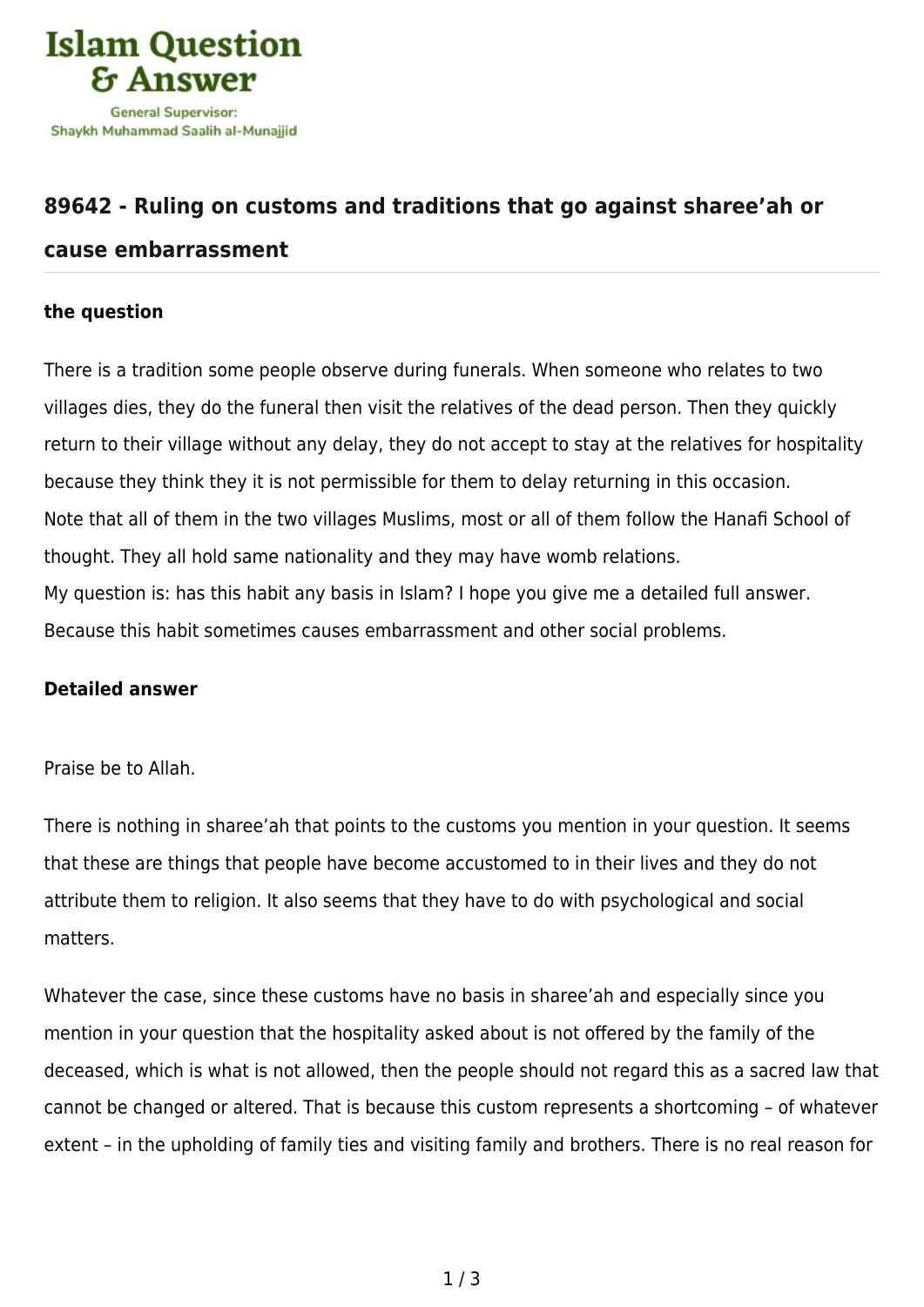

falling short in upholding these ties, especially since the problem may be caused when the family's relatives come to the village without coming to visit them. That may be a reason for the resentment and suspicion.

Customs and traditions that clearly go against sharee'ah, or which go against the general aims of sharee'ah, or which may lead to misunderstandings and shortcomings, should be shunned and efforts should be made to change them, which needs some wisdom and gentleness.

Shaykh al-Sa'di (may Allaah have mercy on him) said in Risaalah fi Usool al-Fiqh (7):

The basic principle with regard to customs is that they are permissible, unless it is narrated in sharee'ah that they are forbidden.

Shaykh 'Abd al-'Azeez ibn Baaz (may Allaah have mercy on him) said in Majmoo' al-Fataawa (6/510):

What every Muslim must do is not accept customs blindly, rather he should measure them against sharee'ah. Whatever is approved of is permissible for him to do, otherwise he should not do it. The fact that people are accustomed to something is not evidence that it is permissible. All the customs that people are used to in their lands or tribes must be measured against the Book of Allaah and the Sunnah of His Messenger (peace and blessings of Allaah be upon him). Whatever Allaah and His Messenger have permitted is permissible, and whatever Allaah has forbidden must be abandoned, even if it is the people's custom. End quote.

Shaykh Ibn 'Uthaymeen (may Allaah have mercy on him) said in Tafseer Soorat al-Baqarah 2 (299):

Tradition does not make something that is not prescribed permissible, because Allaah says (interpretation of the meaning): "It is not Al‑Birr (piety, righteousness) that you enter the houses from the back" [al-Baqarah 2:189], even though that was their custom and they regarded it as